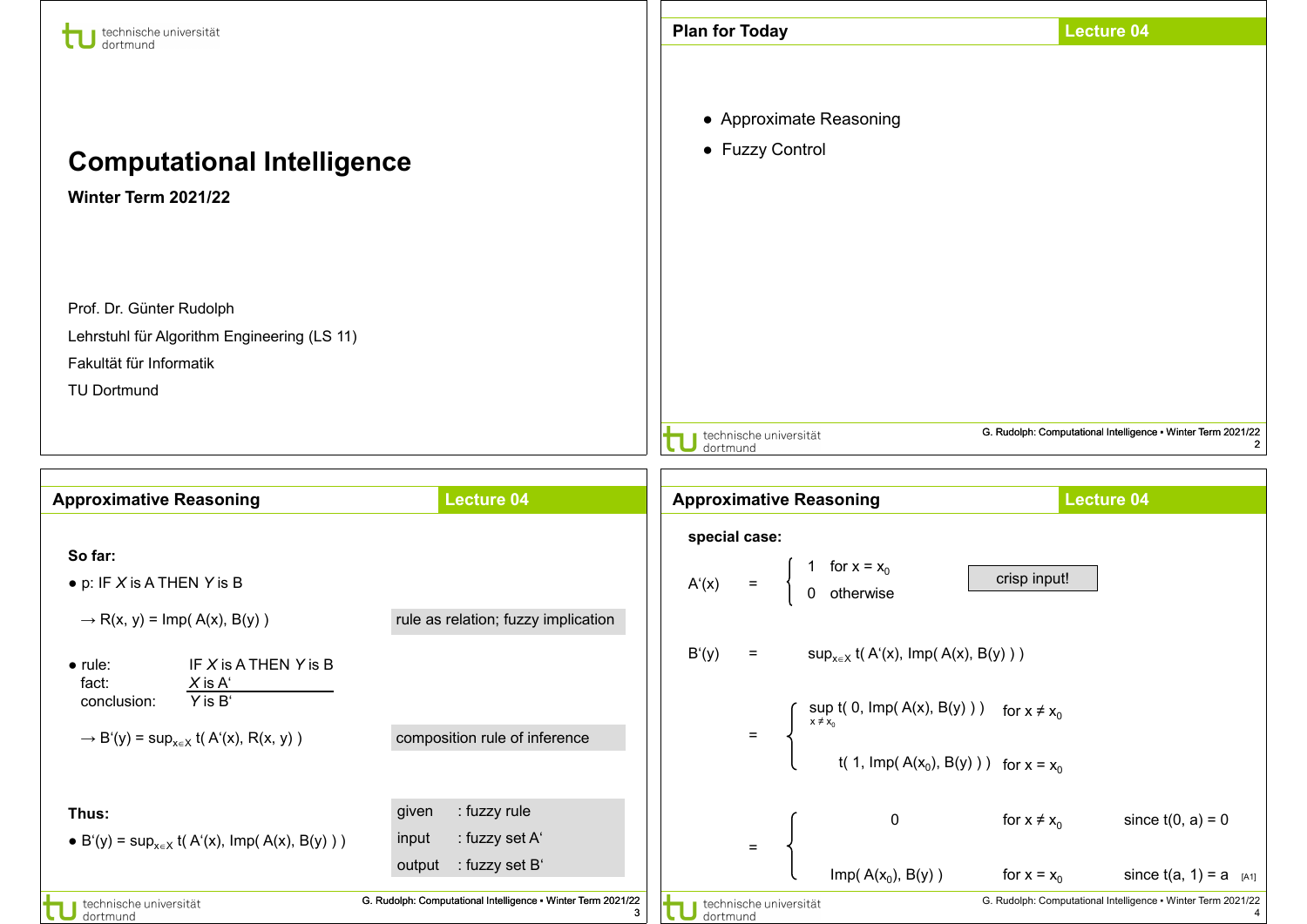| <b>Approximative Reasoning</b>                                                                                                                                                                                                                                                                                                                                                                                                                                                                                                                                                     | <b>Lecture 04</b>                                                 | <b>Approximative Reasoning</b>                                                                                                                                                                                                                                                                                                                                                                                                                                                                                                                                                                                                                                                                                                                                                                                                                                                                          | <b>Lecture 04</b>                                            |
|------------------------------------------------------------------------------------------------------------------------------------------------------------------------------------------------------------------------------------------------------------------------------------------------------------------------------------------------------------------------------------------------------------------------------------------------------------------------------------------------------------------------------------------------------------------------------------|-------------------------------------------------------------------|---------------------------------------------------------------------------------------------------------------------------------------------------------------------------------------------------------------------------------------------------------------------------------------------------------------------------------------------------------------------------------------------------------------------------------------------------------------------------------------------------------------------------------------------------------------------------------------------------------------------------------------------------------------------------------------------------------------------------------------------------------------------------------------------------------------------------------------------------------------------------------------------------------|--------------------------------------------------------------|
| Lemma:<br>a) $t(a, 1) = a$<br>b) $t(a, b) \le min \{ a, b \}$<br>c) $t(0, a) = 0$<br>by $a)$<br><b>Proof:</b><br>ad a) Identical to axiom 1 of t-norms.<br>ad b) From monotonicity (axiom 2) follows for $b \le 1$ , that $t(a, b) \le t(a, 1) = a$ .<br>Commutativity (axiom 3) and monotonicity lead in case of $a \le 1$ to<br>$t(a, b) = t(b, a) \le t(b, 1) = b$ . Thus, $t(a, b)$ is less than or<br>equal to a as well as b, which in turn implies $t(a, b) \leq min\{a, b\}$ .<br>ad c) From b) follows $0 \le t(0, a) \le \min\{0, a\} = 0$ and therefore $t(0, a) = 0$ . |                                                                   | <b>Multiple rules:</b><br>IF X is $A_1$ , THEN Y is $B_1$<br>$\rightarrow$ R <sub>1</sub> (x, y) = lmp <sub>1</sub> (A <sub>1</sub> (x), B <sub>1</sub> (y))<br>IF X is $A_2$ , THEN Y is $B_2$<br>$\rightarrow$ R <sub>2</sub> (x, y) = lmp <sub>2</sub> (A <sub>2</sub> (x), B <sub>2</sub> (y))<br>IF X is $A_3$ , THEN Y is $B_3$<br>$\rightarrow$ R <sub>3</sub> (x, y) = lmp <sub>3</sub> (A <sub>3</sub> (x), B <sub>3</sub> (y))<br>$\rightarrow R_n(x, y) = Imp_n(A_n(x), B_n(y))$<br>IF X is $A_n$ , THEN Y is $B_n$<br>X is A'<br>Y is B'<br><b>Multiple rules for <u>fuzzy input</u></b> : $A'(x)$ is given<br>$B_1(y)$ = sup <sub>xeX</sub> t(A'(x), R <sub>1</sub> (x, y))<br>aggregation of rules or<br>local inferences necessary!<br>$B_n'(y) = \sup_{x \in X} f(A'(x), R_n(x, y))$<br>min<br>aggregate! $\Rightarrow B'(y) = \text{aggr}\{B_1'(y), , B_n'(y)\}$ , where aggr =<br>max |                                                              |
| technische universität<br>dortmund                                                                                                                                                                                                                                                                                                                                                                                                                                                                                                                                                 | G. Rudolph: Computational Intelligence • Winter Term 2021/22<br>5 | technische universität<br>dortmund                                                                                                                                                                                                                                                                                                                                                                                                                                                                                                                                                                                                                                                                                                                                                                                                                                                                      | G. Rudolph: Computational Intelligence . Winter Term 2021/22 |
|                                                                                                                                                                                                                                                                                                                                                                                                                                                                                                                                                                                    |                                                                   |                                                                                                                                                                                                                                                                                                                                                                                                                                                                                                                                                                                                                                                                                                                                                                                                                                                                                                         |                                                              |
| <b>Approximative Reasoning</b>                                                                                                                                                                                                                                                                                                                                                                                                                                                                                                                                                     | <b>Lecture 04</b>                                                 | <b>Approximative Reasoning</b>                                                                                                                                                                                                                                                                                                                                                                                                                                                                                                                                                                                                                                                                                                                                                                                                                                                                          | <b>Lecture 04</b>                                            |
| FITA: "First inference, then aggregate!"<br>1. Each rule of the form IF X is $A_k$ THEN Y is $B_k$ must be transformed by<br>an appropriate fuzzy implication $Imp_k(\cdot, \cdot)$ to a relation $R_k$ :<br>$R_k(x, y) = Im p_k(A_k(x), B_k(y)).$<br>2. Determine $B_k'(y) = R_k(x, y) \circ A'(x)$ for all $k = 1, , n$ (local inference).<br>3. Aggregate to $B'(y) = \beta(B_1'(y), , B_n'(y))$ .                                                                                                                                                                              |                                                                   | 1. Which principle is better? FITA or FATI?<br>2. Equivalence of FITA and FATI?<br>FITA:<br>$B'(y) = \beta(B_1'(y), , B_n'(y))$<br>= $\beta$ ( R <sub>1</sub> (x, y) $\circ$ A <sup>1</sup> (x), , R <sub>n</sub> (x, y) $\circ$ A <sup>1</sup> (x))<br><b>FATI:</b><br>$B'(y) = R(x, y) \circ A'(x)$                                                                                                                                                                                                                                                                                                                                                                                                                                                                                                                                                                                                   |                                                              |
| <b>FATI: "First aggregate, then inference!"</b>                                                                                                                                                                                                                                                                                                                                                                                                                                                                                                                                    |                                                                   | = $\alpha$ (R <sub>1</sub> (x, y), , R <sub>n</sub> (x, y)) $\circ$ A <sup>1</sup> (x)                                                                                                                                                                                                                                                                                                                                                                                                                                                                                                                                                                                                                                                                                                                                                                                                                  |                                                              |
| 1. Each rule of the form IF X ist $A_k$ THEN Y ist $B_k$ must be transformed by<br>an appropriate fuzzy implication $Imp_k(\cdot, \cdot)$ to a relation $R_k$ :<br>$R_k(x, y) = Im p_k(A_k(x), B_k(y)).$<br>2. Aggregate R <sub>1</sub> , , R <sub>n</sub> to a <b>superrelation</b> with aggregating function $\alpha(\cdot)$ :<br>$R(x, y) = \alpha(R_1(x, y), , R_n(x, y)).$<br>3. Determine B'(y) = R(x, y) $\circ$ A'(x) w.r.t. superrelation (inference).                                                                                                                    |                                                                   | $\rightarrow$ general case: no further analysis without simplifying assumptions                                                                                                                                                                                                                                                                                                                                                                                                                                                                                                                                                                                                                                                                                                                                                                                                                         |                                                              |
| technische universität<br>dortmund                                                                                                                                                                                                                                                                                                                                                                                                                                                                                                                                                 | G. Rudolph: Computational Intelligence . Winter Term 2021/22      | technische universität<br>dortmund                                                                                                                                                                                                                                                                                                                                                                                                                                                                                                                                                                                                                                                                                                                                                                                                                                                                      | G. Rudolph: Computational Intelligence • Winter Term 2021/22 |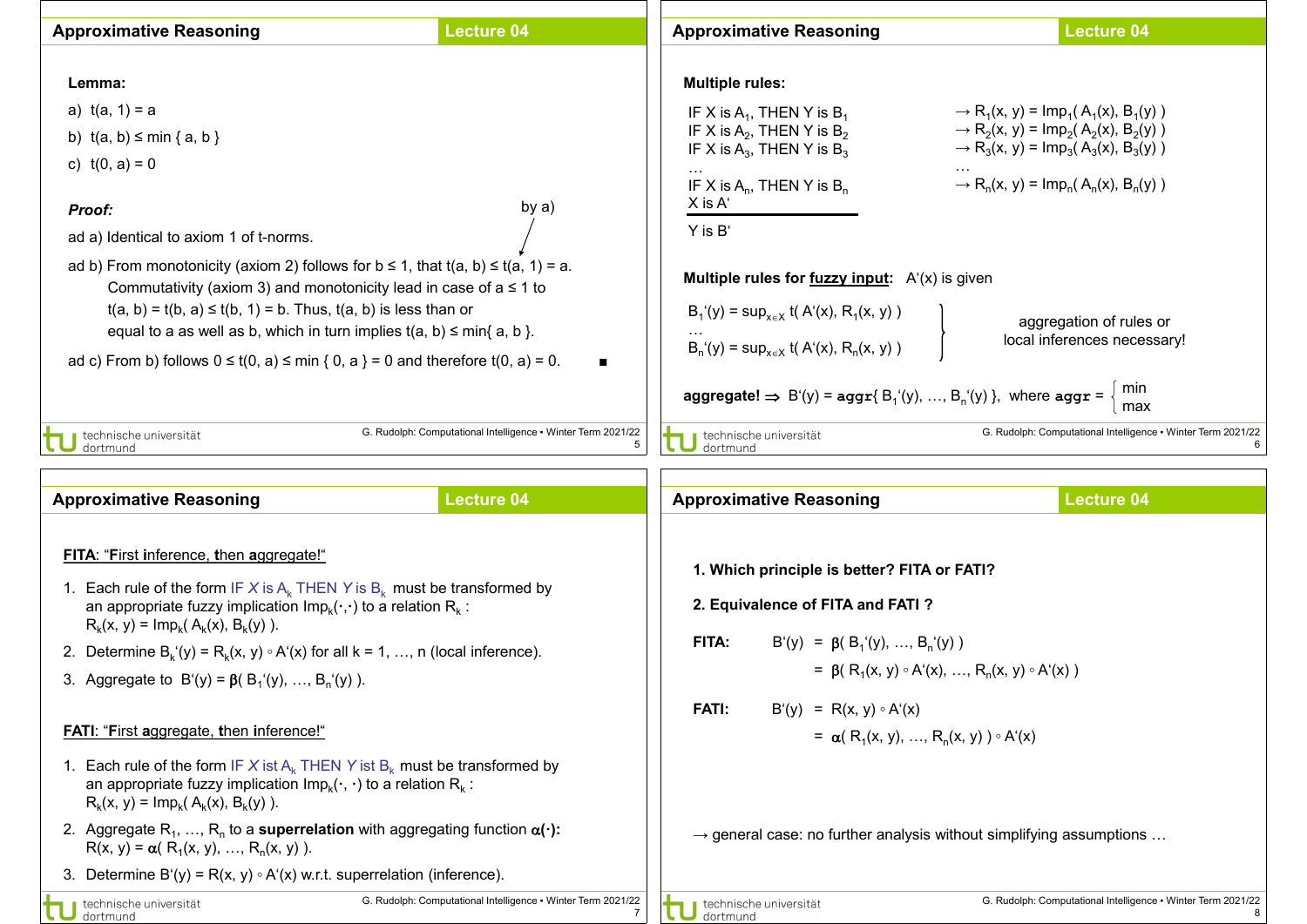

| <b>Approximative Reasoning</b>                                                                                  | <b>Lecture 04</b>                                            | <b>Approximative Reasoning</b>                                                                                                                                          | Lecture 04                                                         |  |
|-----------------------------------------------------------------------------------------------------------------|--------------------------------------------------------------|-------------------------------------------------------------------------------------------------------------------------------------------------------------------------|--------------------------------------------------------------------|--|
| important:                                                                                                      |                                                              |                                                                                                                                                                         |                                                                    |  |
| • if rules of the form IF $X$ is A THEN Y is B interpreted as logical implication                               |                                                              | important:                                                                                                                                                              |                                                                    |  |
| $\Rightarrow$ R(x, y) = Imp(A(x), B(y)) makes sense                                                             |                                                              | • if rules of the form IF $X$ is A THEN Y is B are not interpreted as logical<br>implications, then the function $Fct(\cdot)$ in                                        |                                                                    |  |
| • we obtain: $B'(y) = \sup_{x \in X} f(A'(x), R(x, y))$                                                         |                                                              | $R(x, y) = Fct(A(x), B(y))$                                                                                                                                             |                                                                    |  |
| interpretation of output set $B'(y)$ :                                                                          |                                                              | can be chosen as required for desired interpretation.                                                                                                                   |                                                                    |  |
| $\bullet$ B'(y) is the set of values that are possible under the particular rule                                |                                                              | • frequent choice (especially in fuzzy control):                                                                                                                        |                                                                    |  |
| • each rule leads to a different restriction of the values that are possible                                    |                                                              | - R(x, y) = min { A(x), B(y) }                                                                                                                                          | Mamdani - "implication"                                            |  |
| • must determine set of values that are possible for all rules                                                  |                                                              | $-R(x, y) = A(x) \cdot B(y)$                                                                                                                                            | Larsen - "implication"                                             |  |
| $\Rightarrow$ resulting fuzzy sets B' <sub>k</sub> (y) obtained from single rules must be mutually intersected! |                                                              | $\Rightarrow$ of course, they are no implications but specific t-norms!                                                                                                 |                                                                    |  |
| $\Rightarrow$ aggregation via $B'(y) = min \{ B_1'(y), , B_n'(y) \}$<br>B <sub>2</sub><br>B                     |                                                              | $\Rightarrow$ thus, if relation R(x, y) is given,<br>then the composition rule of inference<br>$B'(y) = A'(x) \circ R(x, y) = \sup_{x \in X} \min \{ A'(x), R(x, y) \}$ |                                                                    |  |
|                                                                                                                 |                                                              | still can lead to a conclusion via fuzzy logic.                                                                                                                         |                                                                    |  |
| technische universität<br>dortmund                                                                              | G. Rudolph: Computational Intelligence • Winter Term 2021/22 | technische universität<br>dortmund                                                                                                                                      | G. Rudolph: Computational Intelligence • Winter Term 2021/22<br>12 |  |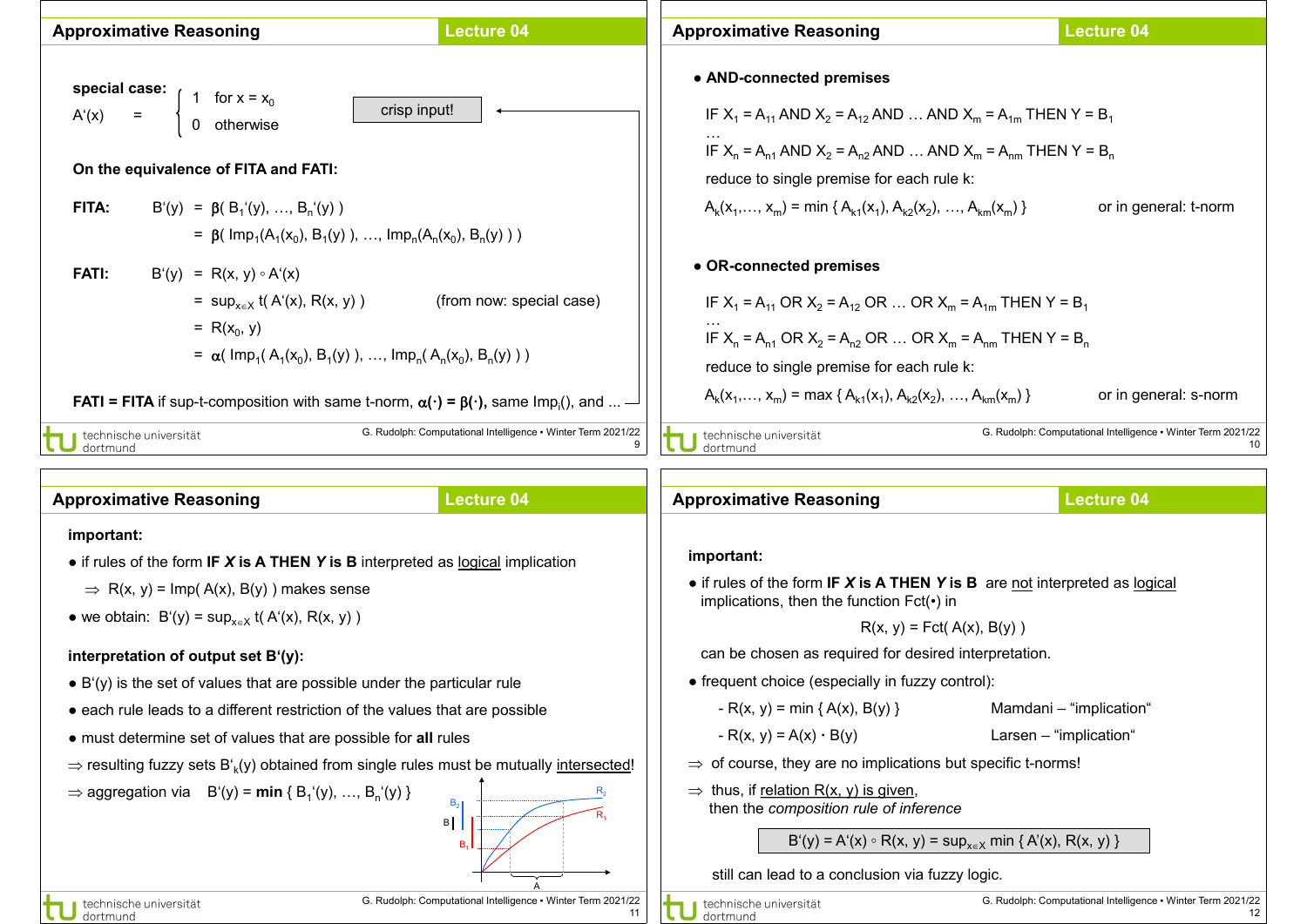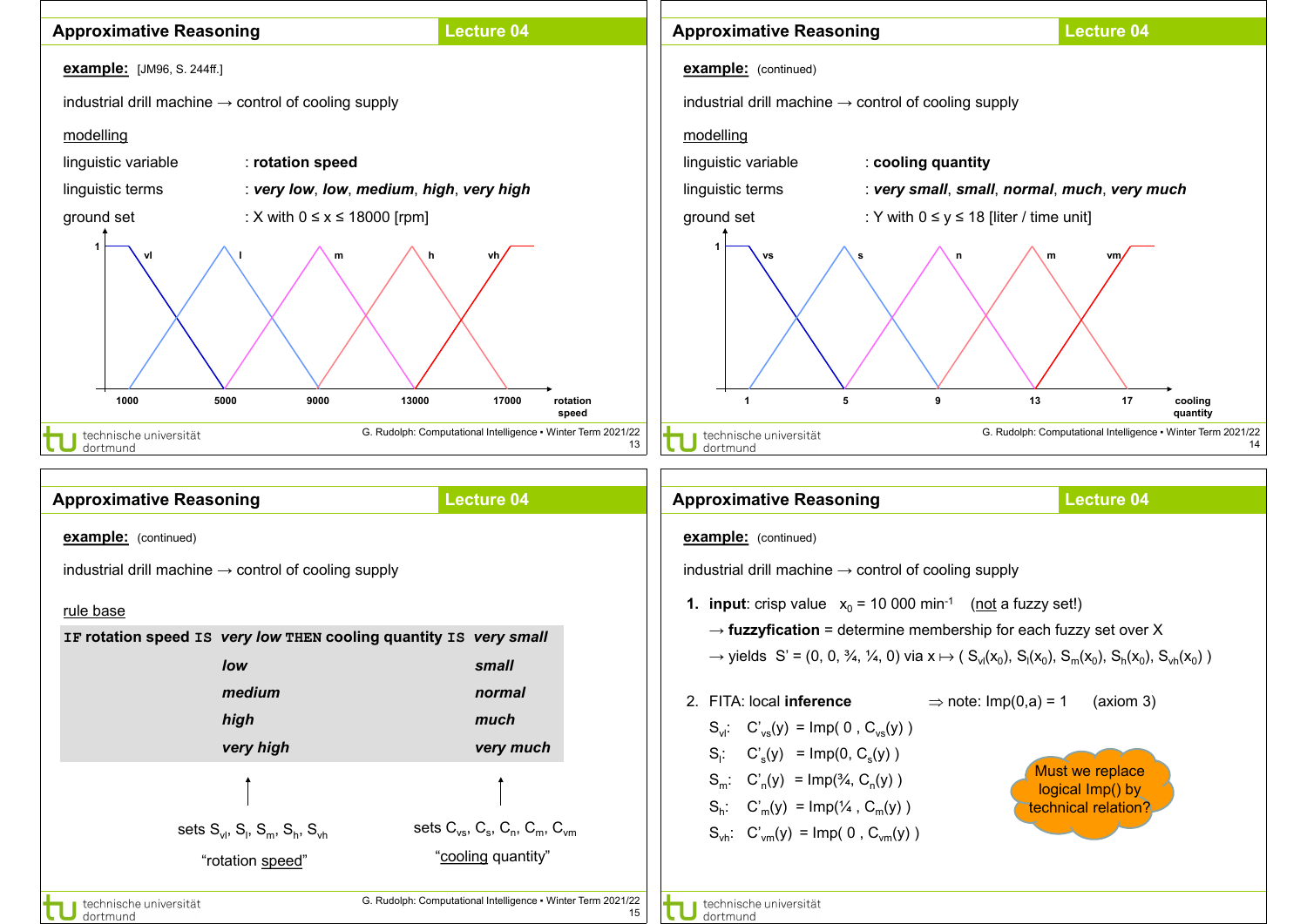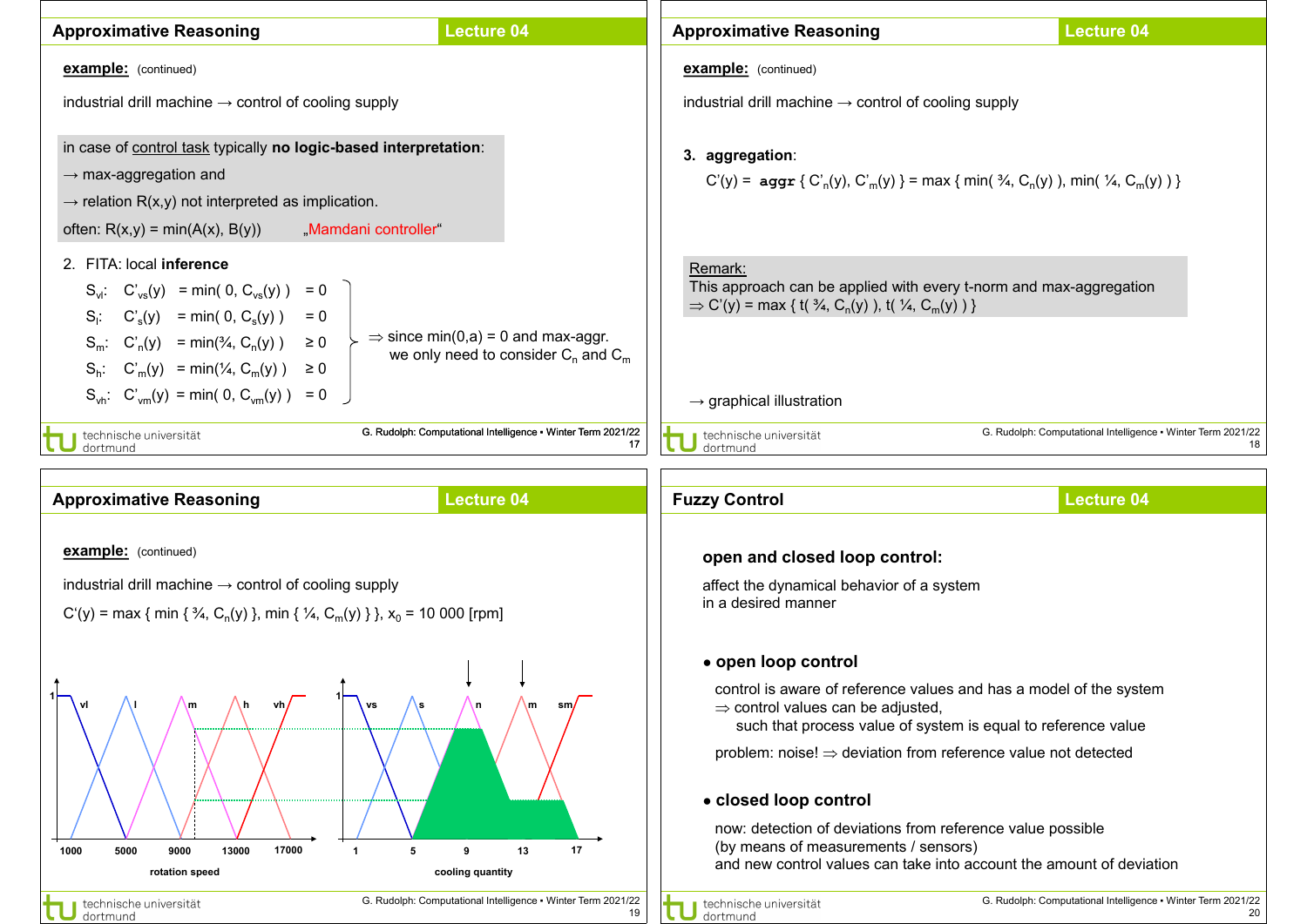

but crisp control value required for the process / system

 $\rightarrow$  defuzzification (= "condense" fuzzy set to crisp value)

technische universität dortmund

23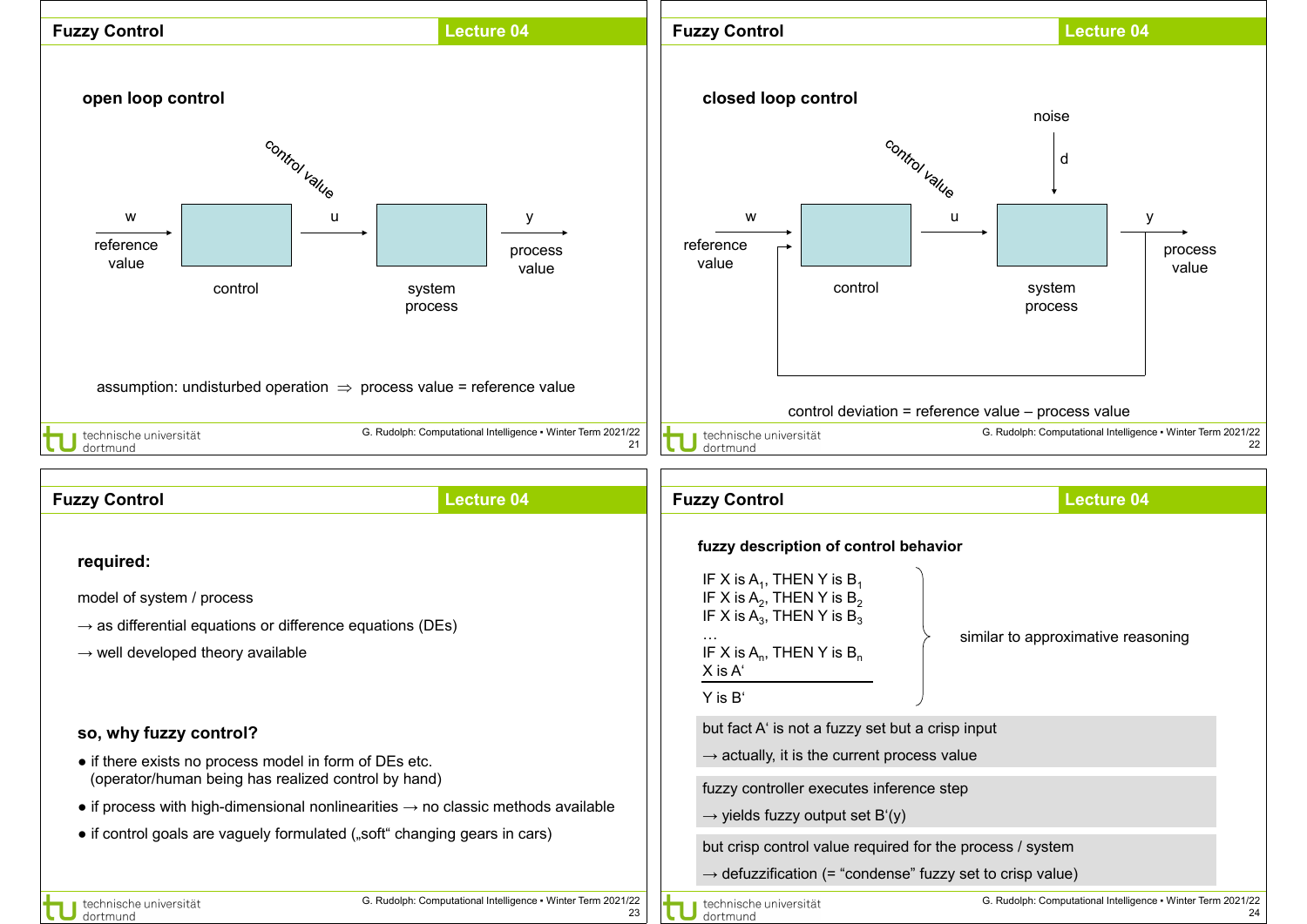



27

G. Rudolph: Computational Intelligence ▪ Winter Term 2021/22

0,5

 $^{0,5}$   $^{+}$   $^{+}$   $^{+}$   $^{+}$   $^{+}$   $^{2}$   $^{0,5}$   $^{+}$   $^{+}$   $^{+}$   $^{+}$   $^{+}$   $^{+}$   $^{+}$   $^{2}$ 

**?**

 $B'(v)$ 

0,5

dortmund

technische universität

B'(y)

 $B'(v)$  1

 $\check{y} =$